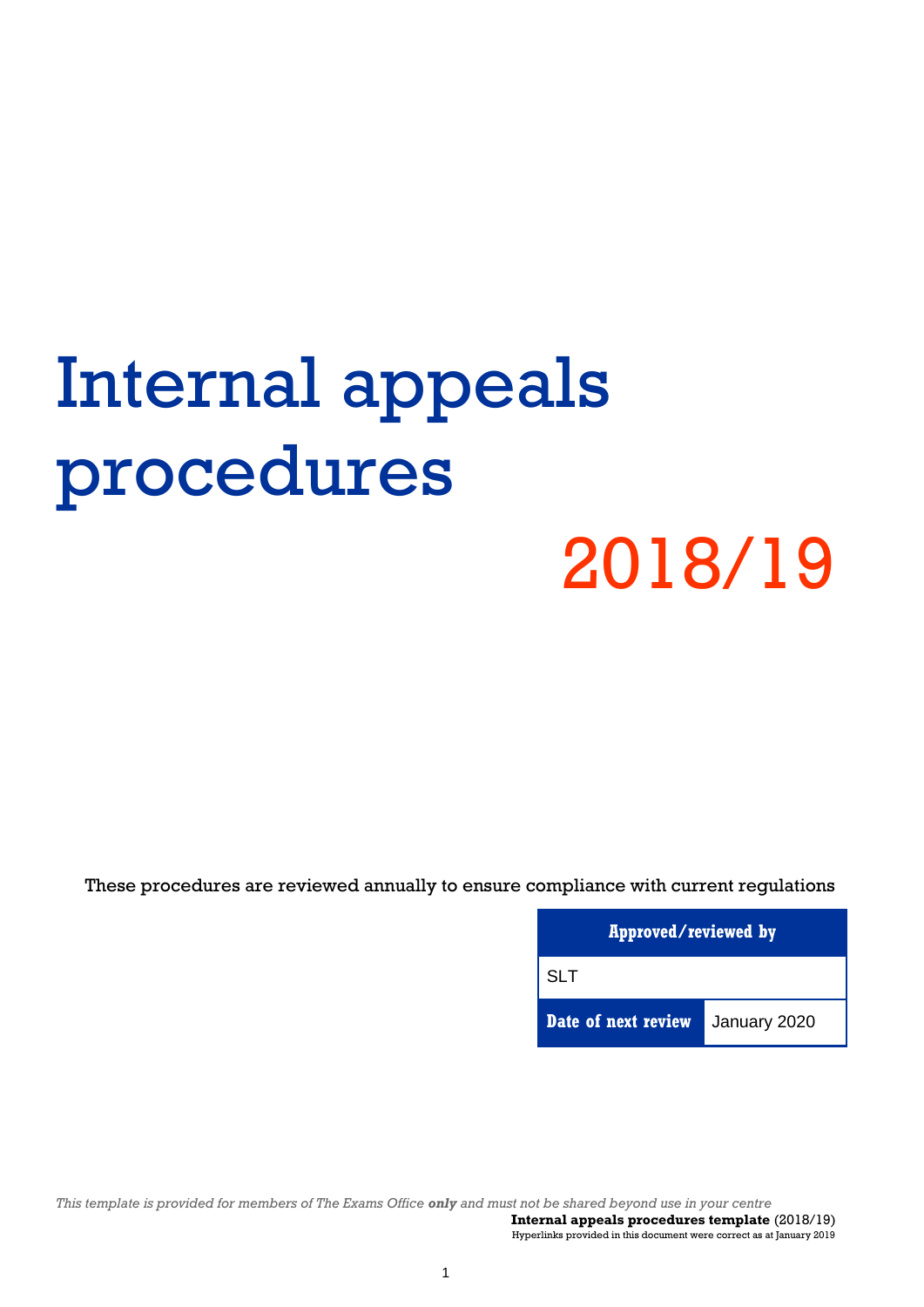# **Key staff involved in internal appeals procedures**

| Role           | Name(s)                            |  |
|----------------|------------------------------------|--|
| Head of centre | <b>Ms Marie McMahon</b>            |  |
| SLT members    | Mr David Dumbell, Mr Andrew Morgan |  |
| Exams officer  | <b>Mrs T Cannell</b>               |  |
|                |                                    |  |
|                |                                    |  |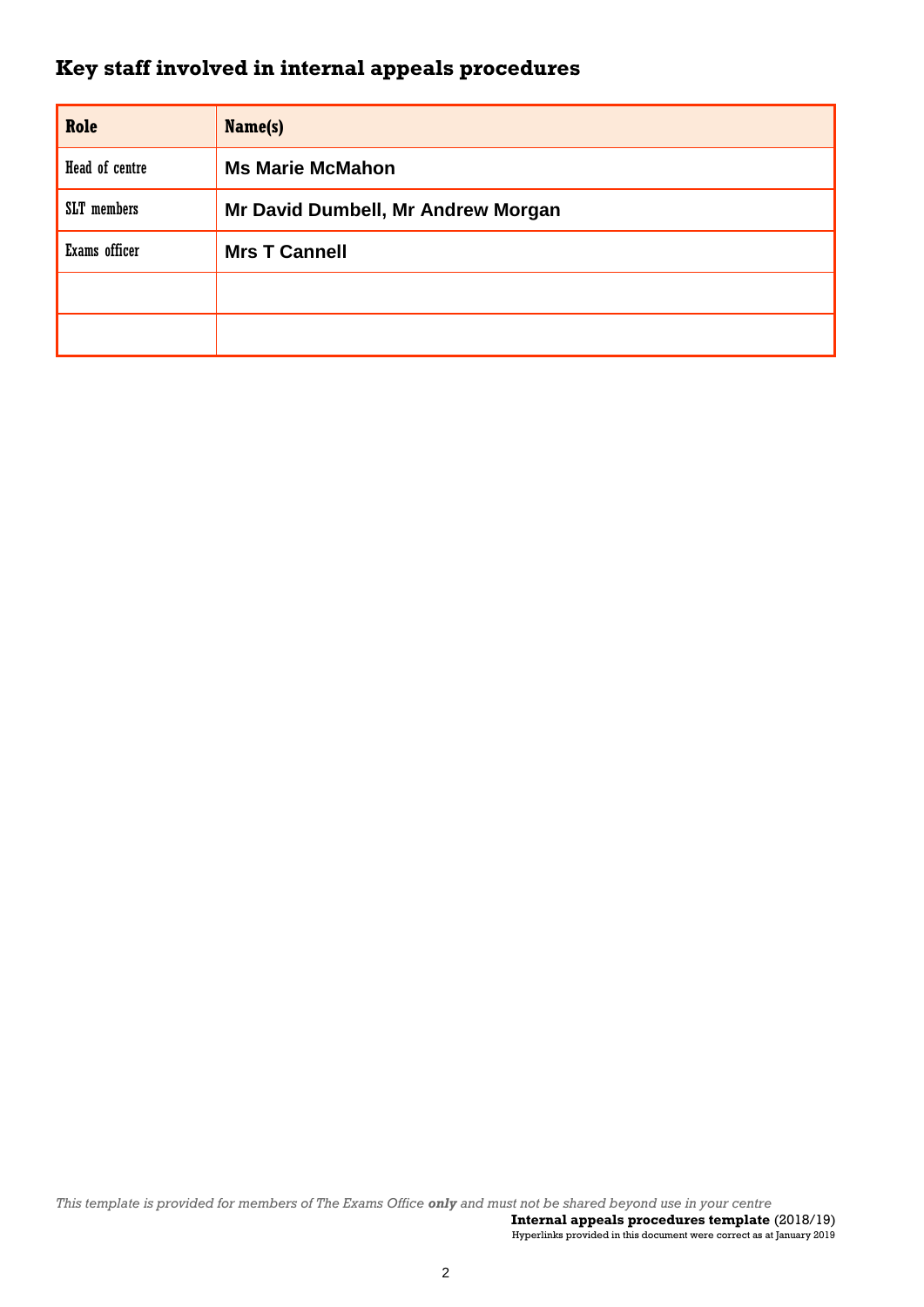### **1. Appeals against internal assessment decisions (centre assessed marks)**

This procedure confirms Ormiston Sandwell Community Academy (OSCA) compliance with JCQ's *General Regulations for Approved Centres 2018-2019, section 5.13* that the centre has in place *"a written internal appeals procedure relating to internal assessment decisions and to ensure that details of this procedure are communicated, made widely available and accessible to all candidates"* and that the centre *"must inform candidates of their centre assessed marks as a candidate is allowed to request a review of the centre's marking before marks are submitted to the awarding body."*

Certain components of GCSE qualifications (GCSE controlled assessments, GCSE nonexamination assessments) that contribute to the final grade of the qualification are internally assessed (marked) by the subject teacher. The marks awarded (the internal assessment decisions) are then submitted by the deadline set by the awarding body for external moderation.

| <b>Date</b> | <b>Qualification</b>        | <b>Details</b> |
|-------------|-----------------------------|----------------|
| 31/03/2019  | GCSE (9-1) Computer Science |                |
| 05/05/2019  | GCSE                        |                |
| 15/05/2019  | <b>GCSE</b>                 |                |

#### **Deadlines for the submission of marks** (Summer 2019 exam series)

OSCA is committed to ensuring that whenever its staff mark candidates' work this is done fairly, consistently and in accordance with the awarding body's specification and subjectspecific associated documents.

OSCA ensures that all centre staff follow a robust *Non-examination assessment policy* (for the management of GCSE non-examination assessments). This policy details all procedures relating to non-examination assessments, including the marking and quality assurance processes which relevant teaching staff are required to follow.

Candidates' work will be marked by staff who have appropriate knowledge, understanding and skill, and who have been trained in this activity. OSCA is committed to ensuring that work produced by candidates is authenticated in line with the requirements of the awarding body. Where a number of subject teachers are involved in marking candidates' work, internal moderation and standardisation will ensure consistency of marking.

On being informed of their centre assessed marks, if a candidate believes that the above procedures where not followed in relation to the marking of his/her work, or that the assessor has not properly applied the mark scheme to his/her marking, then he/she may make use of this appeals procedure to consider whether to request a review of the centre's marking.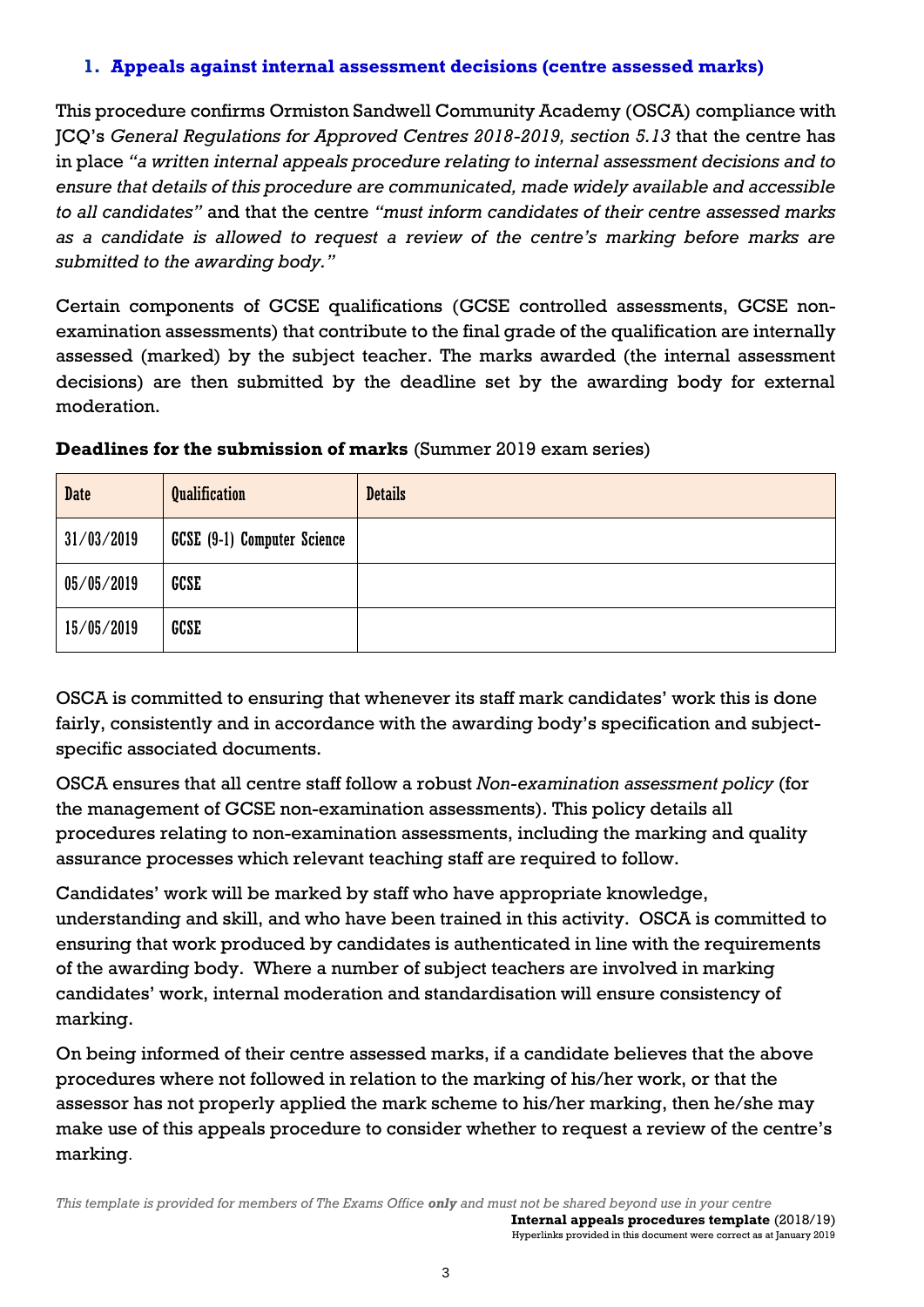- 1. OSCA will ensure that candidates are informed of their centre assessed marks so that they may request a review of the centre's marking before marks are submitted to the awarding body.
- 2. OSCA will inform candidates that they may request copies of materials (for example, a copy of their marked work, the relevant specification, the mark scheme and any other associated subject-specific documents) to assist them in considering whether to request a review of the centre's marking of the assessment.
- 3. OSCA will, having received a request for copies of materials, promptly make them available to the candidate.
- 4. OSCA will provide candidates with sufficient time in order to allow them to review copies of materials and reach a decision.
- 5. Requests for reviews of marking must be made in writing within 3 days of receiving copies of the requested materials by completing the internal appeals form.
- 6. OSCA will allow suficient time for the review to be carried out, to make any necessary changes to marks and to inform the candidate of the outcome, all before the awarding body's deadline.
- 7. OSCA will ensure that the review of marking is carried out by an assessor who has appropriate competence, has had no previous involvement in the assessment of that candidate and has no personal interest in the review.
- 8. OSCA will instruct the reviewer to ensure that the candidate's mark is consistent with the standard set by the centre.
- 9. The candidate will be informed in writing of the outcome of the review of the centre's marking.
- 10.The outcome of the review of the centre's marking will be made known to the head of centre and will be logged as a complaint. A written record will be kept and made available to the awarding body upon request. Should the review of the centre's marking bring any irregularity in procedures to light, the awarding body will be informed immediately.

After candidates' work has been internally assessed, it is moderated by the awarding body to ensure consistency in marking between centres. The moderation process may lead to mark changes. This process is outside the control of OSCA and is not covered by this procedure.

The procedure (in grey font) is quoted directly from the JCQ publication *[Reviews of marking \(centre assessed](http://www.jcq.org.uk/exams-office/controlled-assessments)  [marks\) suggested template for centres](http://www.jcq.org.uk/exams-office/controlled-assessments)*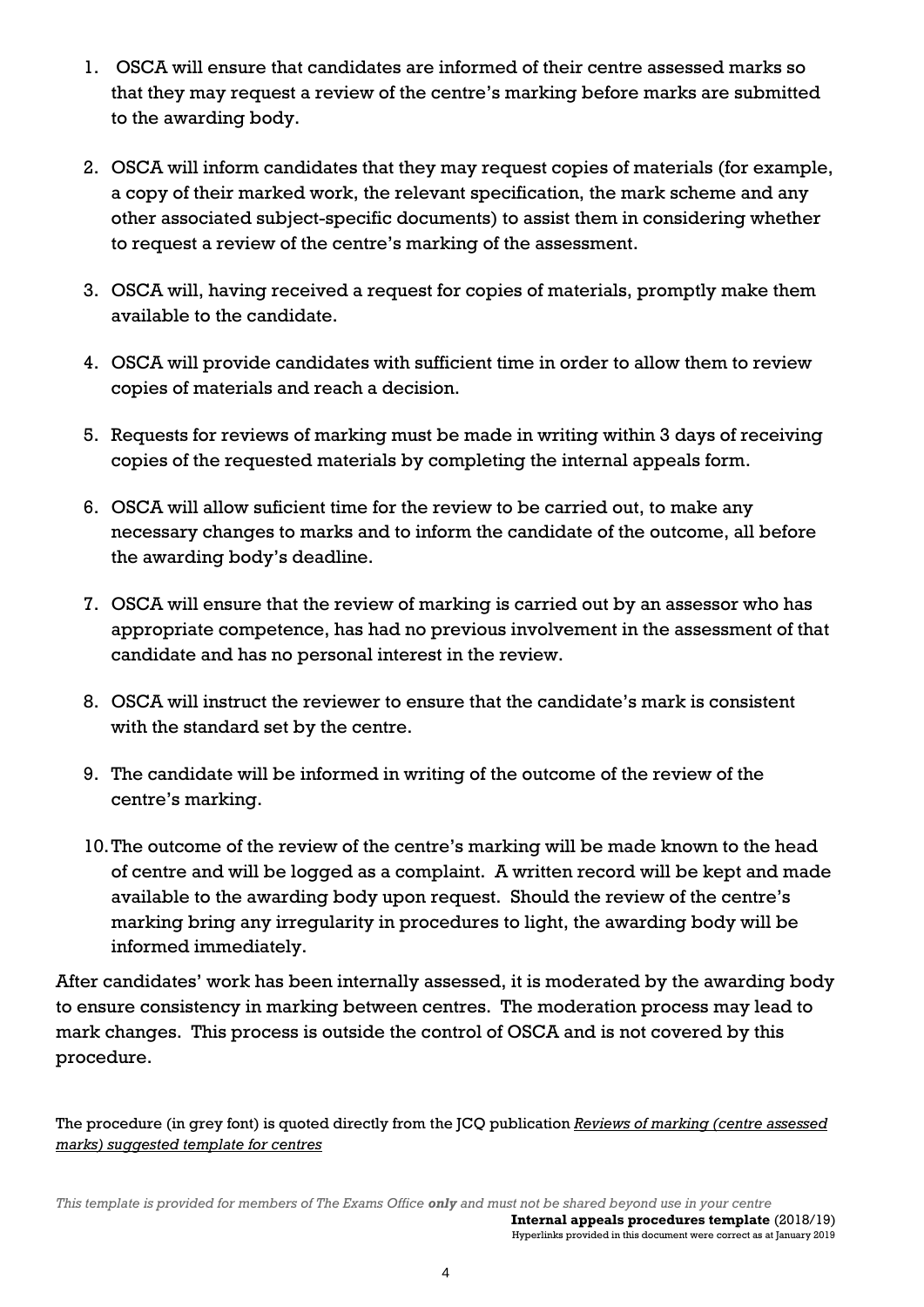# **2. Appeals against the centre's decision not to support a clerical check, a review of marking, a review of moderation or an appeal**

This procedure confirms OSCA**'s** compliance with JCQ's *General Regulations for Approved Centres 2018-2019, section 5.13* that the centre has in place *"a written internal appeals procedure to manage disputes when a candidate disagrees with a centre decision not to support a clerical check, a review of marking, a review of moderation or an appeal..."*

Following the issue of results, awarding bodies make post-results services available. Full details of these services, internal deadlines for requesting a service and fees charged are provided by the exams officer.

Candidates are also informed of the arrangements for post-results services before they sit any exams and the accessibility of senior members of centre staff immediately after the publication of results by one to one consultations.

If the centre or a candidate (or his/her parent/carer) has a concern and believes a result may not be accurate, an enquiry about the result may be requested.

E*nquiries about results* (EARs) offers three services.

- Service  $1$  clerical re-check
- Service  $2$  review of marking
- Service  $3$  review of moderation (this service is not available to an individual candidate)

Written candidate consent (informed consent via candidate email is acceptable) is required in all cases before a request for an EAR service 1 or 2 is submitted to the awarding body as with these services candidates' marks and subject grades may be lowered. Candidate consent can only be collected **after** the publication of results.

If a concern is raised about a particular examination result, the exams officer, teaching staff and head of centre will investigate the feasibility of requesting an enquiry supported by the centre.

Where the centre does not uphold a request from a candidate, the candidate may pay the appropriate EAR fee to the centre, and a request will be made to the awarding body on the candidate's behalf.

If the candidate (or his/her parent/carer) believes there are grounds to appeal against the centre's decision not to support an enquiry, an internal appeal can be submitted to the centre by completng the **internal appeals form** at least 2 calendar days prior to the internal deadline for submitting an EAR.

The appellant will be informed of the outcome of his/her appeal, before the internal deadline for submitting an EAR.

Following the EAR outcome, an external appeals process is available if the head of centre remains dissatisfied with the outcome and believes there are grounds for appeal. The JCQ publications *Post-Results Services* and *JCQ Appeals Booklet* (*A guide to the awarding bodies'*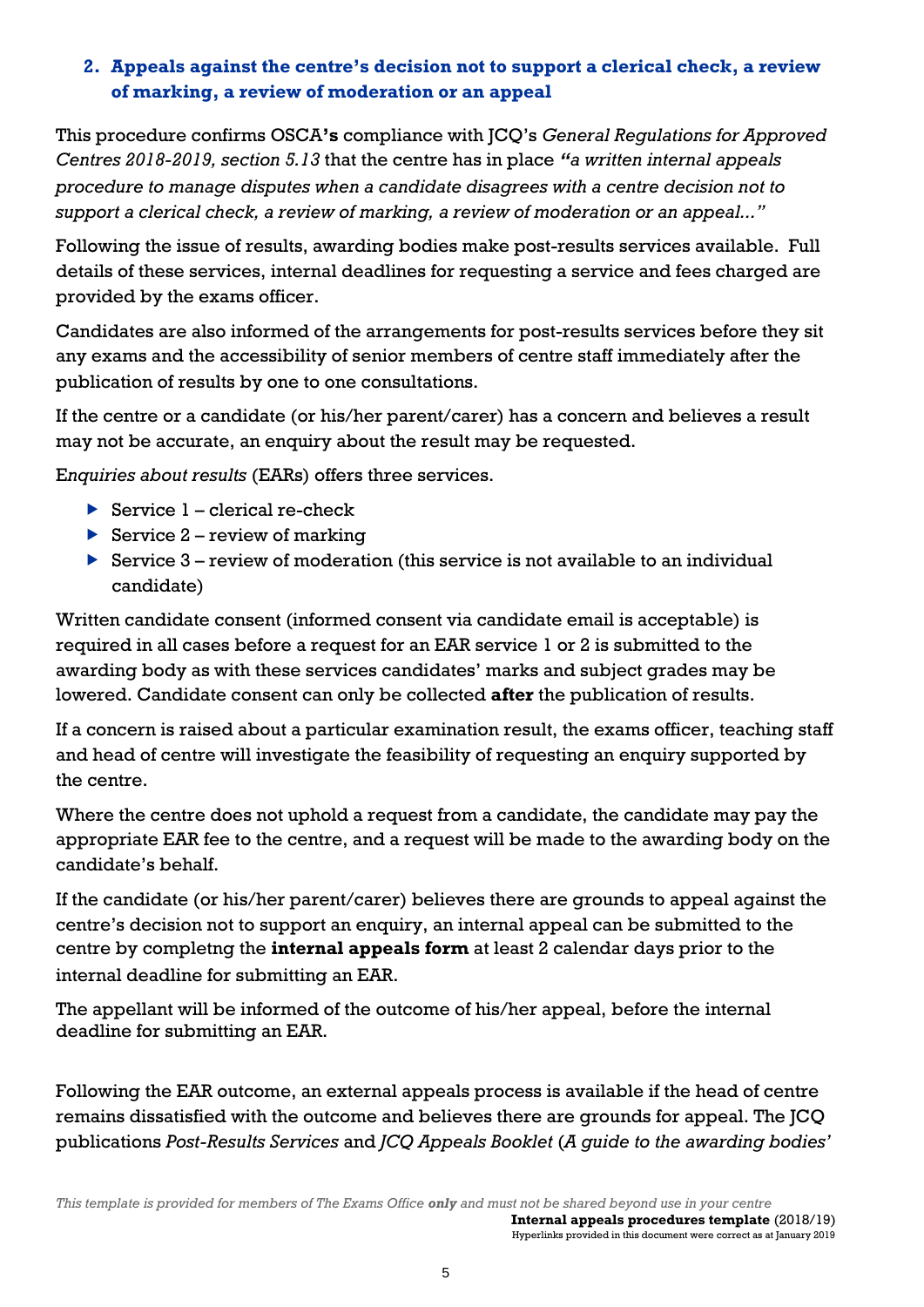*appeals processes*) will be consulted to determine the acceptable grounds for a preliminary appeal.

Where the head of centre is satisfied after receiving the EAR outcome, but the candidate (or his/her parent/carer) believes there are grounds for a preliminary appeal to the awarding body, a further internal appeal may be made to the head of centre. Following this, the head of centre's decision as to whether to proceed with a preliminary appeal will be based upon the acceptable grounds as detailed in the *JCQ Appeals Booklet*. Candidates or parents/carers are not permitted to make direct representations to an awarding body.

The **internal appeals form** should be completed and submitted to the centre within 5 calendar days of the notification of the outcome of the EAR. Subject to the head of centre's decision, this will allow the centre to process the preliminary appeal and submit to the awarding body within the required **30 calendar days** of receiving the outcome of the enquiry about results process. Awarding body fees which may be charged for the preliminary appeal must be paid to the centre by the appellant before the preliminary appeal is submitted to the awarding body (fees are available from the exams officer). If the appeal is upheld by the awarding body, this fee will be refunded by the awarding body and repaid to the appellant by the centre.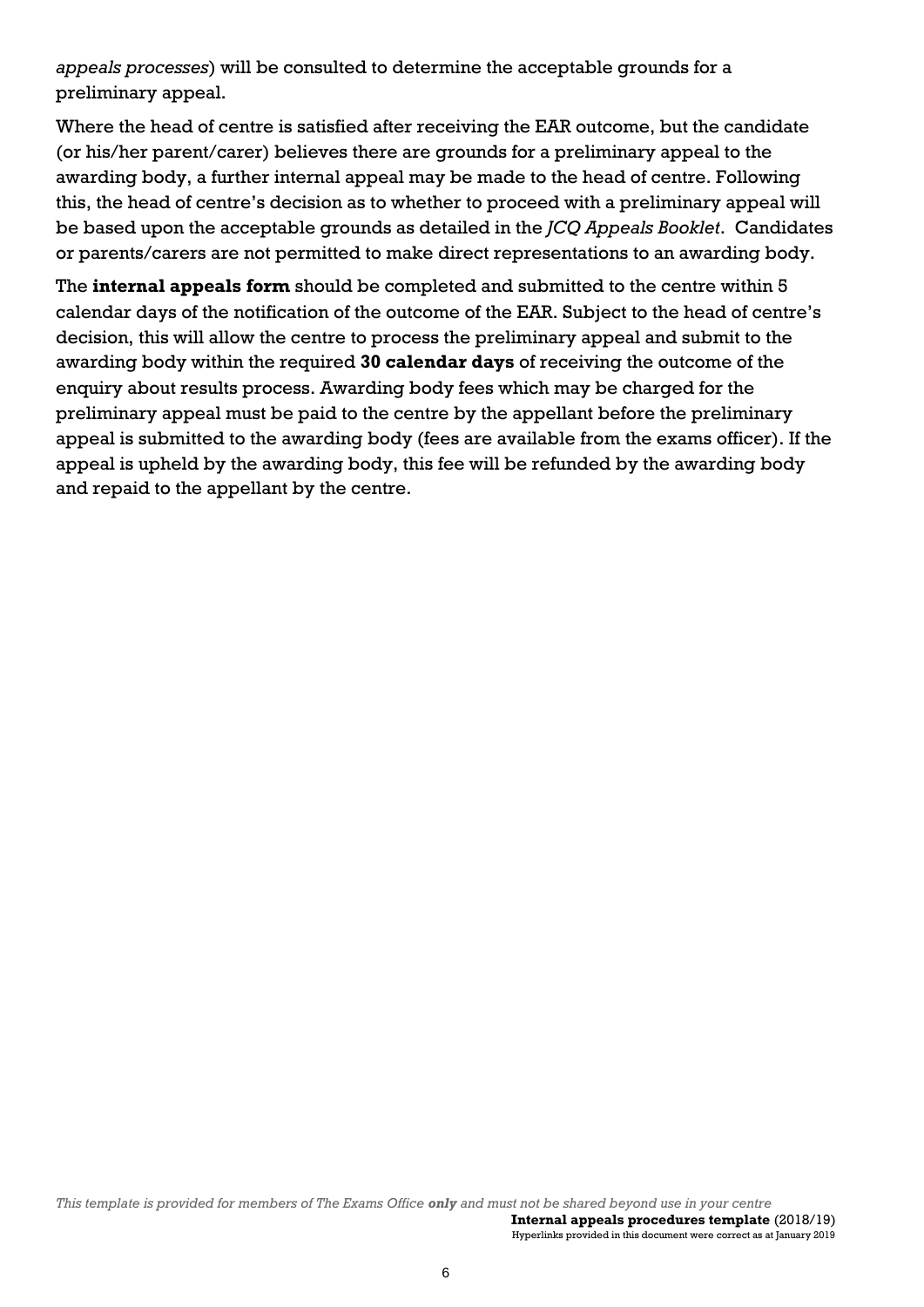# **Internal appeals form**

| <b>FOR CENTRE USE ONLY</b> |  |  |  |
|----------------------------|--|--|--|
| Date received              |  |  |  |
| Reference No.              |  |  |  |

Please tick box to indicate the nature of your appeal and complete all white boxes on the form below

- $\Box$  Appeal against an internal assessment decision and/or request for a review of marking
- $\Box$  Appeal against the centre's decision not to support a clerical check, a review of

#### marking, a review of moderation or an appeal

| Name of appellant    | <b>Candidate name</b><br>if different to appellant |  |
|----------------------|----------------------------------------------------|--|
| <b>Awarding body</b> | Exam paper code                                    |  |
| <b>Subject</b>       | <b>Exam paper title</b>                            |  |

#### **Please state the grounds for your appeal below**

*(If applicable, tick below)*

 $\Box$  Where my appeal is against an internal assessment decision I wish to request a review of the centre's marking

*If necessary continue on an additional page if this form is being completed electronically or overleaf if hard copy being completed*

Appellant signature: Date of signature:

**This form must be signed, dated and returned to the exams officer on behalf of the head of centre to the timescale indicated in the relevant appeals procedure**

*This template is provided for members of The Exams Office only and must not be shared beyond use in your centre*  **Internal appeals procedures template** (2018/19) Hyperlinks provided in this document were correct as at January 2019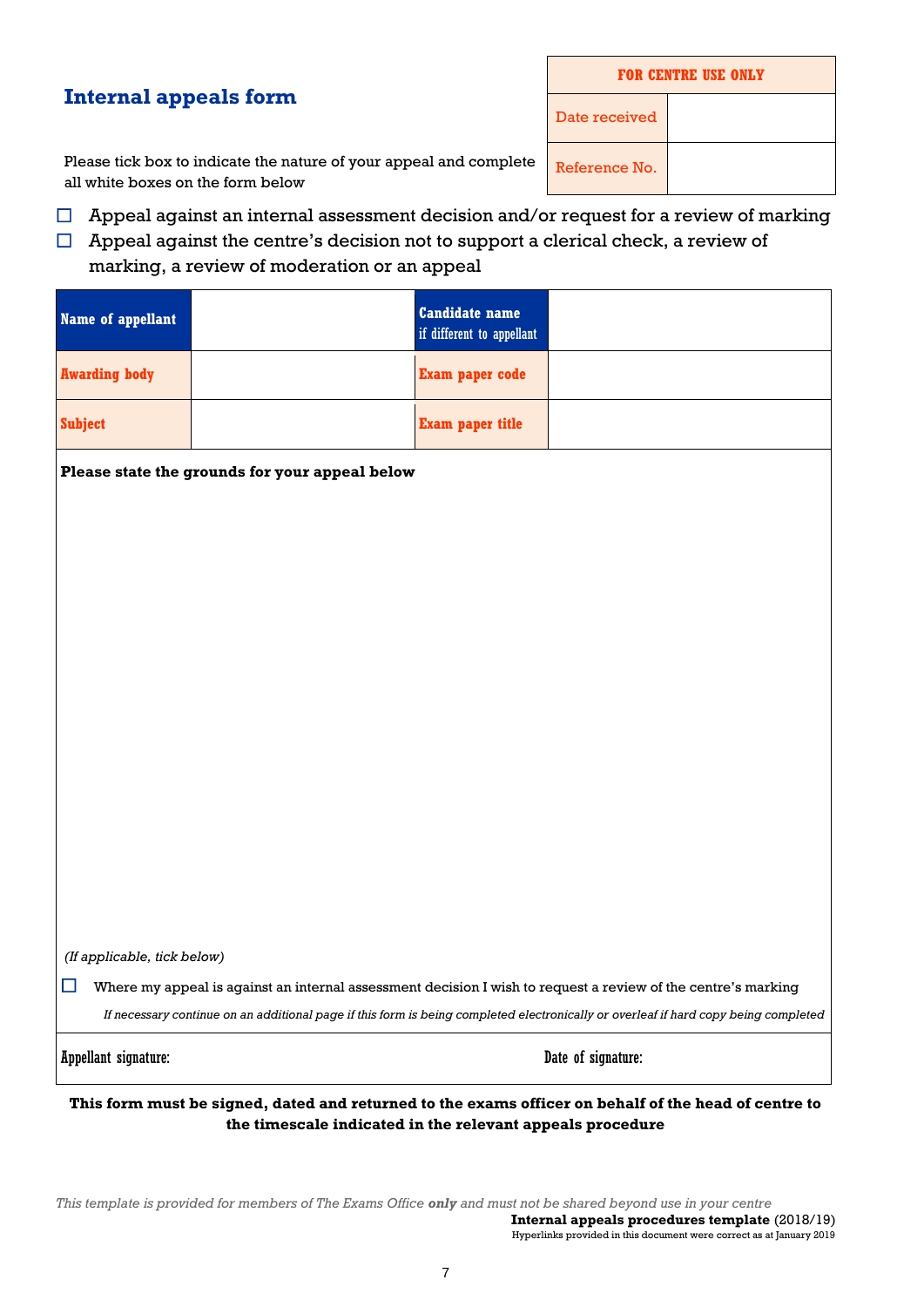# **Complaints and appeals log**

On receipt, all appeals will be assigned a reference number and logged.

The outcome of any reviews of the centre's marking will be made known to the head of centre and will be logged as a complaint. A written record will be kept and made available to the awarding body upon request. Should the review of the centre's marking bring any irregularity in procedures to light, the awarding body will be informed immediately.

| Ref No. | Date received Complaint or Appeal | <b>Outcome</b> | Outcome date |
|---------|-----------------------------------|----------------|--------------|
|         |                                   |                |              |
|         |                                   |                |              |
|         |                                   |                |              |
|         |                                   |                |              |
|         |                                   |                |              |
|         |                                   |                |              |
|         |                                   |                |              |
|         |                                   |                |              |
|         |                                   |                |              |
|         |                                   |                |              |
|         |                                   |                |              |
|         |                                   |                |              |
|         |                                   |                |              |
|         |                                   |                |              |
|         |                                   |                |              |
|         |                                   |                |              |
|         |                                   |                |              |
|         |                                   |                |              |
|         |                                   |                |              |
|         |                                   |                |              |
|         |                                   |                |              |
|         |                                   |                |              |

*This template is provided for members of The Exams Office only and must not be shared beyond use in your centre*  **Internal appeals procedures template** (2018/19)